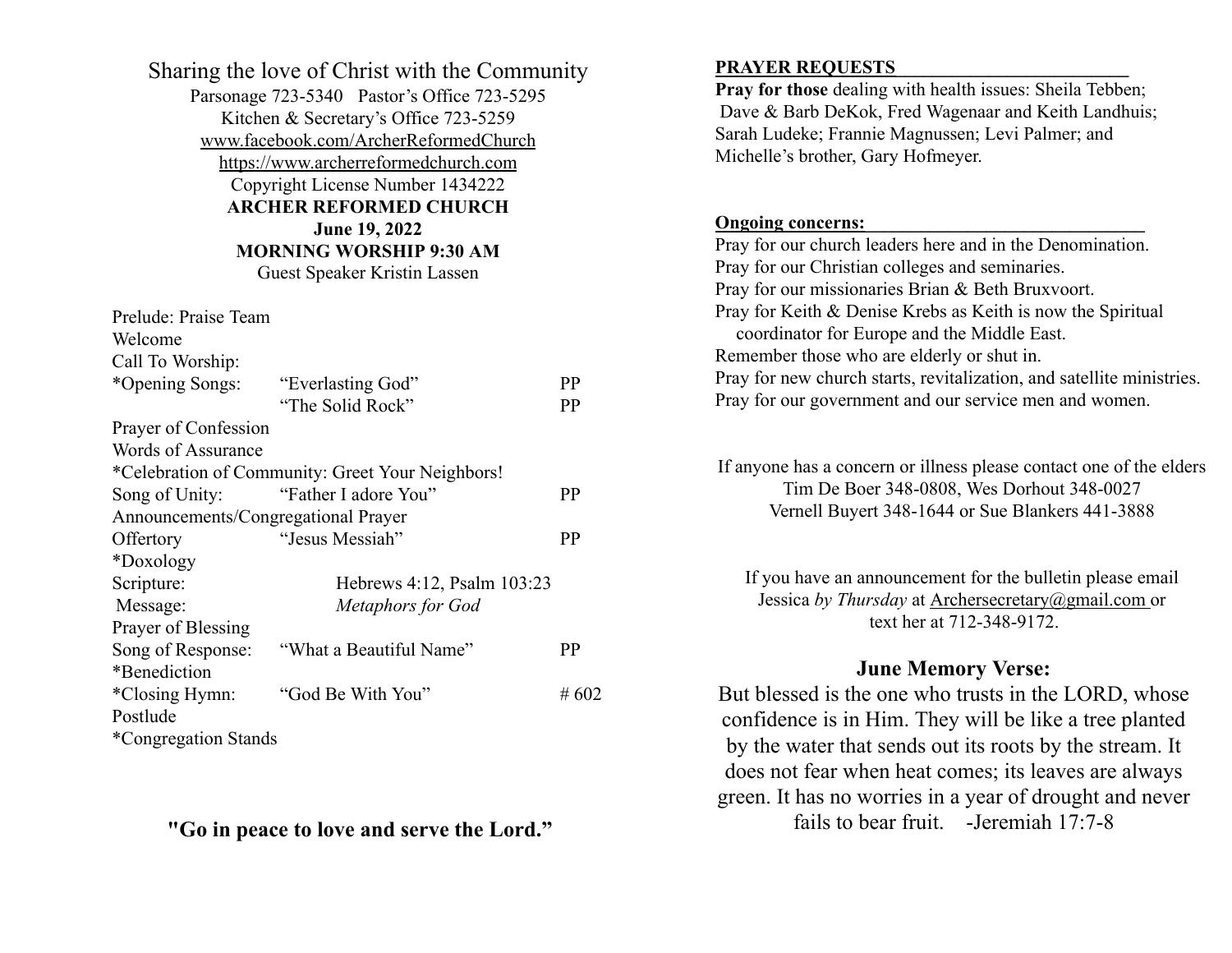Sharing the love of Christ with the Community

# Archer Reformed Church CONSISTORY MEMBERS

ELDERS DEACONS Wes Dorhout Clerk '22 General Fund Dennis Vanden Hull '22 Sue Blankers VP '23 Benevolent Fund Darren Hoogland '22 Bonnie Frangenberg '24 Building Fund Craig Vollink '23 Steve De Kok '24 Building Fund Steven Meyer '24

#### **COMMITTEES**

| Outreach & Spiritual GrowthBonnie Frangenberg |  |
|-----------------------------------------------|--|
|                                               |  |
|                                               |  |
| Church Property & Farm CommitteeCraig Vollink |  |

### OTHER MINISTRIES

| Keith & Denise Krebs |
|----------------------|

#### STATED MEETINGS

| Consistory            | 3rd Tues Eve 7:00 PM                                        |
|-----------------------|-------------------------------------------------------------|
| Archer Reformed Women | meet as needed                                              |
| O.M.O.                | 2nd Mon. Eve 7:30 pm (except summer)                        |
|                       | Congregational Meeting 1st Sunday November after AM Service |

#### **Announcements:**

- We are looking for people to help with the live streaming of the worship service. If you are willing to help please let Wes know.
- Here is the link to the church's livestream YouTube channel: [https://www.youtube.com/channel/UCreKDGXWFys3RpK2](https://www.youtube.com/channel/UCreKDGXWFys3RpK2ANvp5Mg/live?fbclid=IwAR2T5nPeTmO3-J2ezH2UuC-dKpiDHSCE20UnRkBB9E74awVB78GDVWog1XE) [ANvp5Mg/live](https://www.youtube.com/channel/UCreKDGXWFys3RpK2ANvp5Mg/live?fbclid=IwAR2T5nPeTmO3-J2ezH2UuC-dKpiDHSCE20UnRkBB9E74awVB78GDVWog1XE) And here is the church's YouTube channel link: [https://www.youtube.com/channel/UCreKDGXWFys3RpK2](https://www.youtube.com/channel/UCreKDGXWFys3RpK2ANvp5Mg/live?fbclid=IwAR0HL2QFtJ91ZYY4oTW9wAIgsckjIkh_ViZ5NYP6MrjFlRddP0A4vY0spe0) [ANvp5Mg](https://www.youtube.com/channel/UCreKDGXWFys3RpK2ANvp5Mg/live?fbclid=IwAR0HL2QFtJ91ZYY4oTW9wAIgsckjIkh_ViZ5NYP6MrjFlRddP0A4vY0spe0)
- If you have an upcoming event at the Church and need air conditioning, please call Craig Vollink 712.348.0897
- If you have anything for the Prayer Chain please contact Michelle 348-2104.
- Summer Camp registration is OPEN! Check out [inspirationhills.org/summer-camp](https://www.inspirationhills.org/summer-camp/) to register, how to register, camp options 1st – 12th grade and family/grand camp, dates/pricing, scholarship opportunities, and more! Inspiration Hills offers a variety of different camps for all ages to enjoy.
- Tri-State Teens Encounter Christ (TEC) is accepting applications for the upcoming weekend at the First Reformed Church in Orange City, Iowa. TEC is an interdenominational three day Christian retreat designed to help high schoolers learn more about their faith and their community. The next TEC is **June 24-26** If you would like to learn more about TEC or register, please visit [www.TriStateTEC.org](http://www.tristatetec.org/) or email TriStateTEC@gmail.com. The cost is \$50 and includes a t-shirt & other special gifts. Scholarships are available upon request.